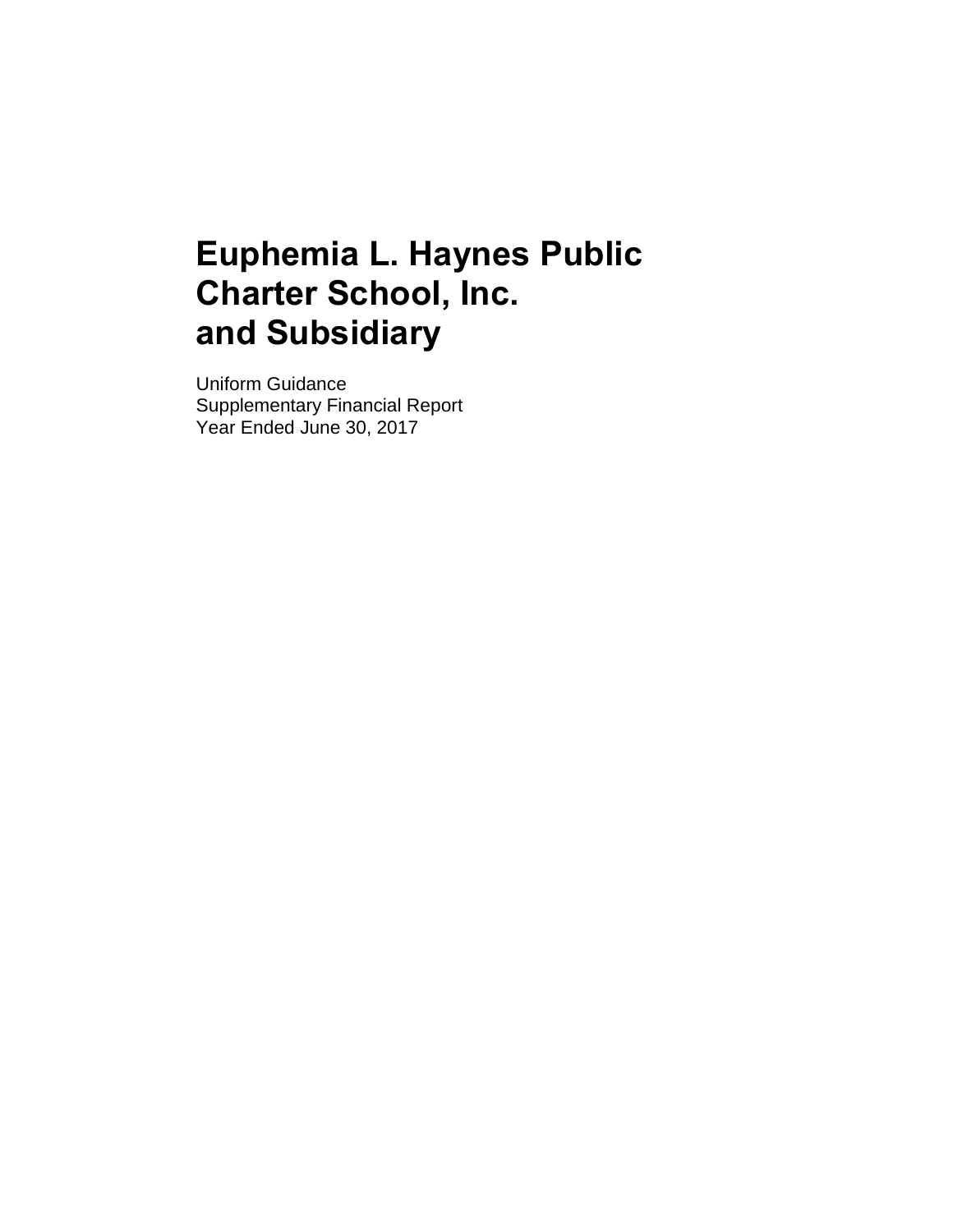# **Contents**

| Independent auditor's report on internal control over financial reporting<br>and on compliance and other matters based on an audit of financial<br>statements performed in accordance with Government Auditing Standards | $1 - 2$ |
|--------------------------------------------------------------------------------------------------------------------------------------------------------------------------------------------------------------------------|---------|
|                                                                                                                                                                                                                          |         |
| Independent auditor's report on compliance for the major federal                                                                                                                                                         |         |
| program; report on internal control over compliance; and report on                                                                                                                                                       |         |
| schedule of expenditures of federal awards required by Uniform Guidance                                                                                                                                                  | $3 - 4$ |
|                                                                                                                                                                                                                          |         |
| Schedule of expenditures of federal awards                                                                                                                                                                               | 5       |
|                                                                                                                                                                                                                          |         |
| Notes to schedule of expenditures of federal awards                                                                                                                                                                      | 6       |
|                                                                                                                                                                                                                          |         |
| Schedule of findings and questioned costs                                                                                                                                                                                | $7 - 8$ |
|                                                                                                                                                                                                                          |         |
| Summary schedule of prior audit findings                                                                                                                                                                                 | 9       |
|                                                                                                                                                                                                                          |         |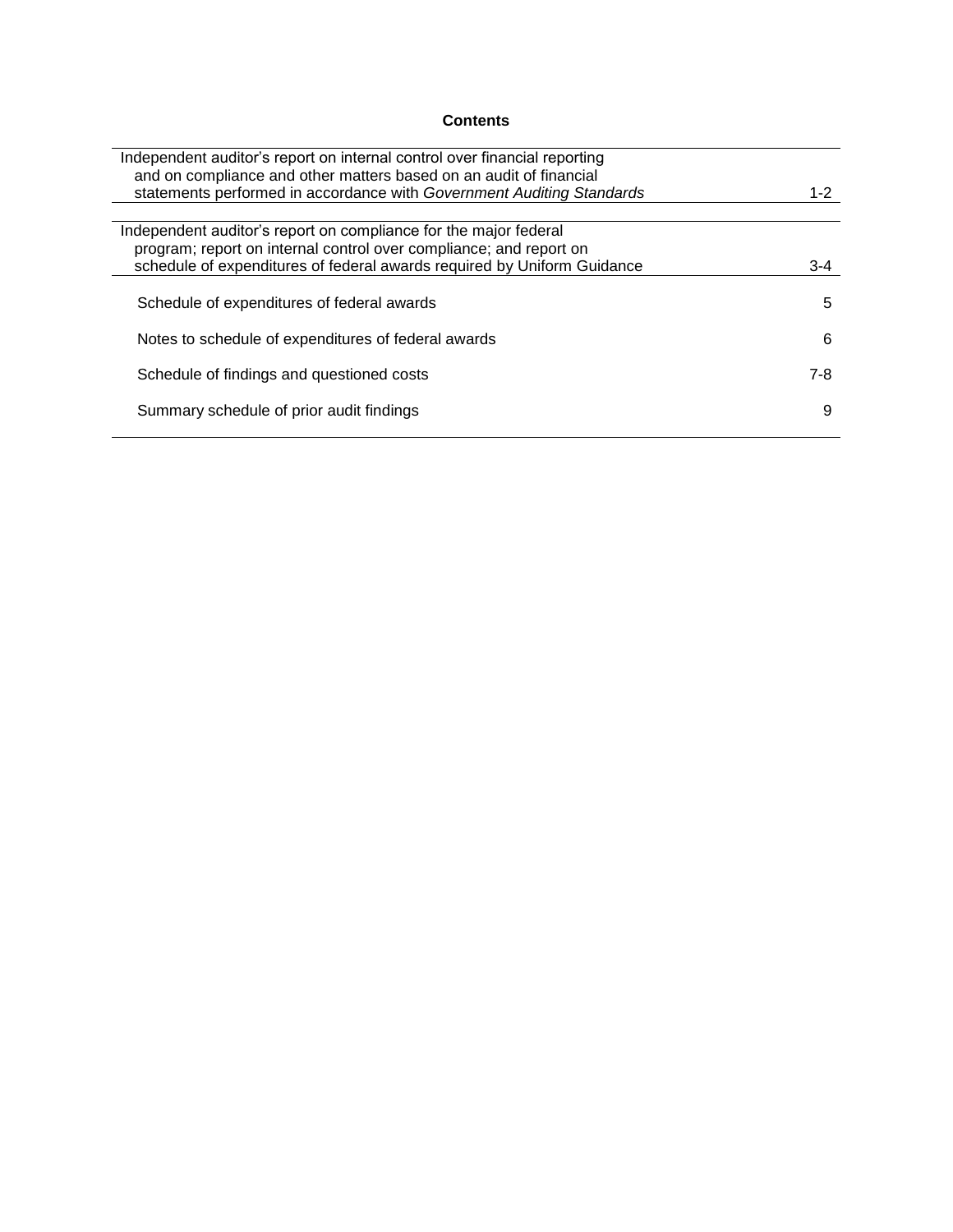

**RSM US LLP** 

#### **Independent Auditor's Report on Internal Control Over Financial Reporting and on Compliance and Other Matters Based on an Audit of Financial Statements Performed in Accordance With** *Government Auditing Standards*

To the Board of Trustees Euphemia L. Haynes Public Charter School, Inc.

We have audited, in accordance with the auditing standards generally accepted in the United States of America and the standards applicable to financial audits contained in *Government Auditing Standards* issued by the Comptroller General of the United States, the consolidated financial statements of Euphemia L. Haynes Public Charter School, Inc. and Subsidiary (collectively, the Organization), which comprise the consolidated balance sheet as of June 30, 2017, the related consolidated statements of activities and cash flows for the year then ended, and the related notes to the consolidated financial statements, and have issued our report thereon dated October 31, 2017.

#### **Internal Control Over Financial Reporting**

In planning and performing our audit of the consolidated financial statements, we considered the Organization's internal control over financial reporting (internal control) to determine the audit procedures that are appropriate in the circumstances for the purpose of expressing our opinion on the consolidated financial statements, but not for the purpose of expressing an opinion on the effectiveness of the Organization's internal control. Accordingly, we do not express an opinion on the effectiveness of the Organization's internal control.

A *deficiency in internal control* exists when the design or operation of a control does not allow management or employees, in the normal course of performing their assigned functions, to prevent, or detect and correct, misstatements on a timely basis. A *material weakness* is a deficiency, or a combination of deficiencies, in internal control such that there is a reasonable possibility that a material misstatement of the Organization's financial statements will not be prevented, or detected and corrected on a timely basis. A *significant deficiency* is a deficiency, or a combination of deficiencies, in internal control that is less severe than a material weakness, yet important enough to merit attention by those charged with governance.

Our consideration of internal control was for the limited purpose described in the first paragraph of this section and was not designed to identify all deficiencies in internal control that might be material weaknesses or significant deficiencies. Given these limitations, during our audit we did not identify any deficiencies in internal control that we consider to be material weaknesses. However, material weaknesses may exist that have not been identified.

THE POWER OF BEING UNDERSTOOD AUDIT | TAX | CONSULTING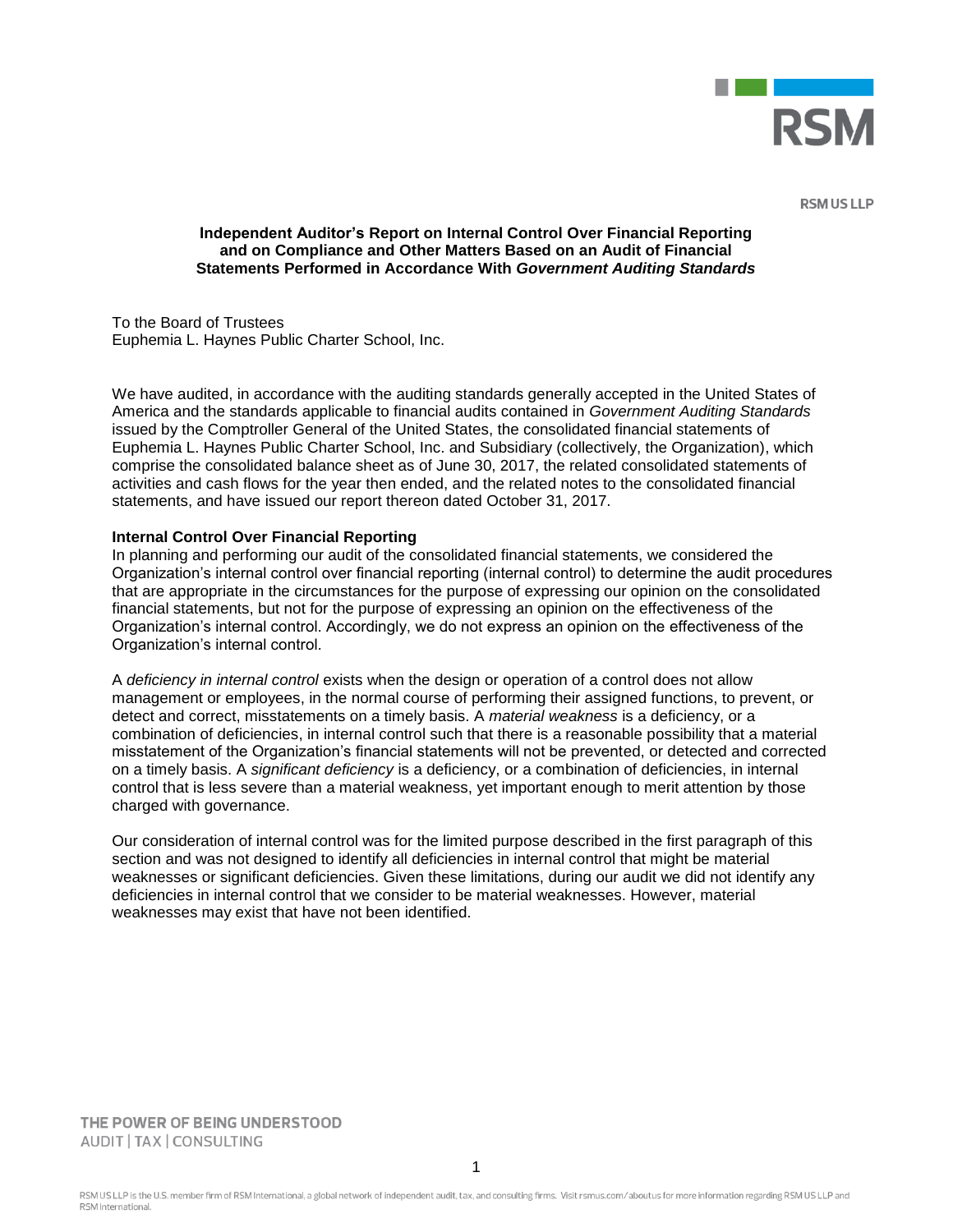#### **Compliance and Other Matters**

As part of obtaining reasonable assurance about whether the Organization's consolidated financial statements are free from material misstatement, we performed tests of its compliance with certain provisions of laws, regulations, contracts and grant agreements, noncompliance with which could have a direct and material effect on the determination of financial statement amounts. However, providing an opinion on compliance with those provisions was not an objective of our audit, and accordingly, we do not express such an opinion. The results of our tests disclosed no instances of noncompliance or other matters that are required to be reported under *Government Auditing Standards*.

## **Purpose of This Report**

The purpose of this report is solely to describe the scope of our testing of internal control and compliance and the results of that testing, and not to provide an opinion on the effectiveness of the Organization's internal control or on compliance. This report is an integral part of an audit performed in accordance with *Government Auditing Standards* in considering the Organization's internal control and compliance. Accordingly, this communication is not suitable for any other purpose.

RSM US LLP

Washington, D.C. October 31, 2017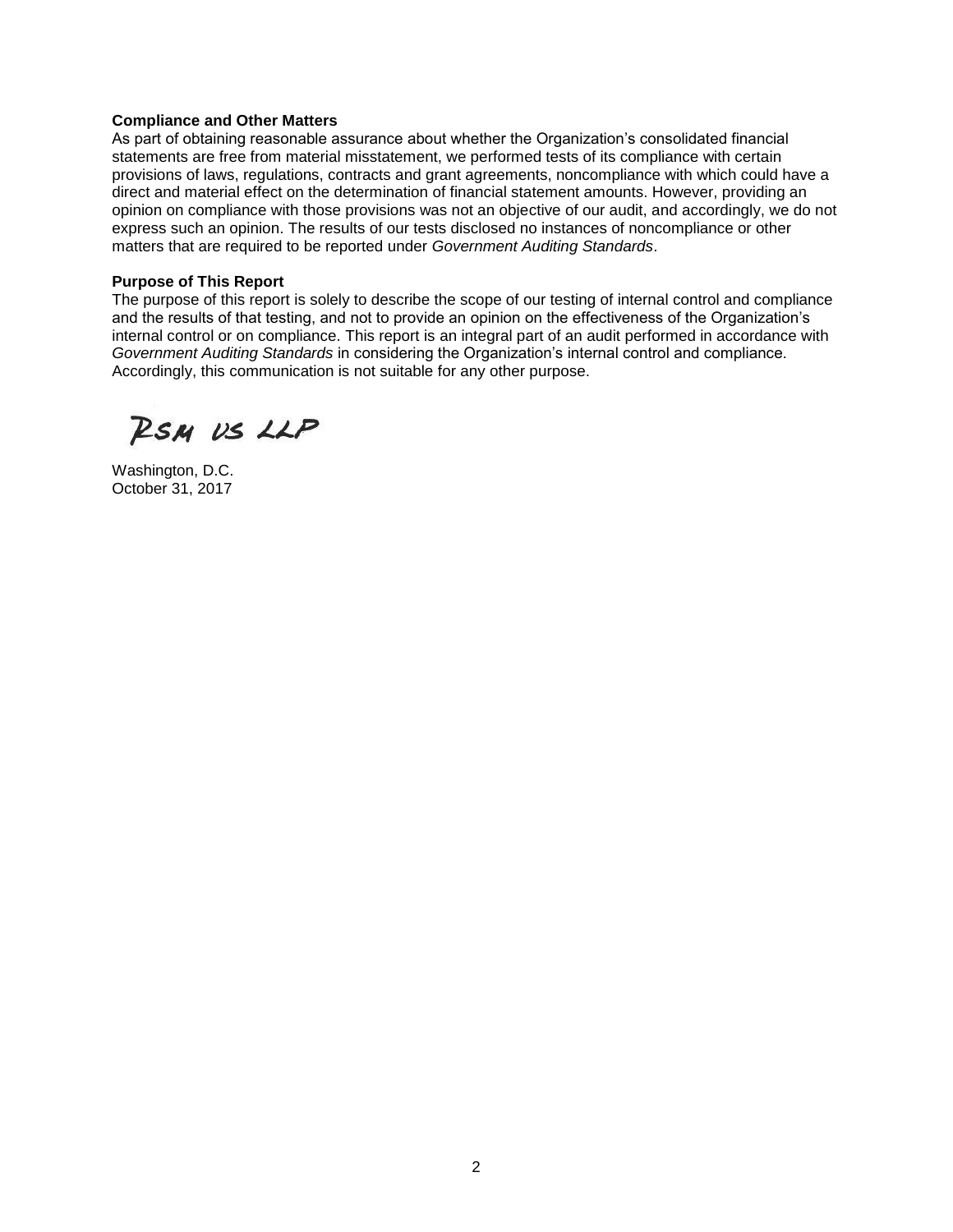

**RSM US LLP** 

### **Independent Auditor's Report on Compliance for the Major Federal Program; Report on Internal Control Over Compliance; and Report on Schedule of Expenditures of Federal Awards Required by Uniform Guidance**

To the Board of Trustees Euphemia L. Haynes Public Charter School, Inc.

#### **Report on Compliance for the Major Federal Program**

We have audited Euphemia L. Haynes Public Charter School, Inc. and Subsidiary's (collectively, the Organization) compliance with the types of compliance requirements described in the *OMB Compliance Supplement* that could have a direct and material effect on the Organization's major federal program for the year ended June 30, 2017. The Organization's major federal program is identified in the summary of auditor's results section of the accompanying schedule of findings and questioned costs.

#### **Management's Responsibility**

Management is responsible for compliance with federal statutes, regulations, and the terms and conditions of its federal awards applicable to its federal programs.

#### **Auditor's Responsibility**

Our responsibility is to express an opinion on compliance for the Organization's major federal program based on our audit of the types of compliance requirements referred to above. We conducted our audit of compliance in accordance with auditing standards generally accepted in the United States of America; the standards applicable to financial audits contained in *Government Auditing Standards*, issued by the Comptroller General of the United States; and the audit requirements of *Title 2 U.S. Code of Federal Regulations Part 200, Uniform Administrative Requirements, Cost Principles, and Audit Requirements for Federal Awards* (Uniform Guidance). Those standards and the Uniform Guidance require that we plan and perform the audit to obtain reasonable assurance about whether noncompliance with the types of compliance requirements referred to above that could have a direct and material effect on a major federal program occurred. An audit includes examining, on a test basis, evidence about the Organization's compliance with those requirements and performing such other procedures as we considered necessary in the circumstances.

We believe that our audit provides a reasonable basis for our opinion on compliance for the major federal program. However, our audit does not provide a legal determination of the Organization's compliance.

#### **Opinion on the Major Federal Program**

In our opinion, the Organization complied, in all material respects, with the types of compliance requirements referred to above that could have a direct and material effect on its major federal program for the year ended June 30, 2017.

THE POWER OF BEING UNDERSTOOD AUDIT | TAX | CONSULTING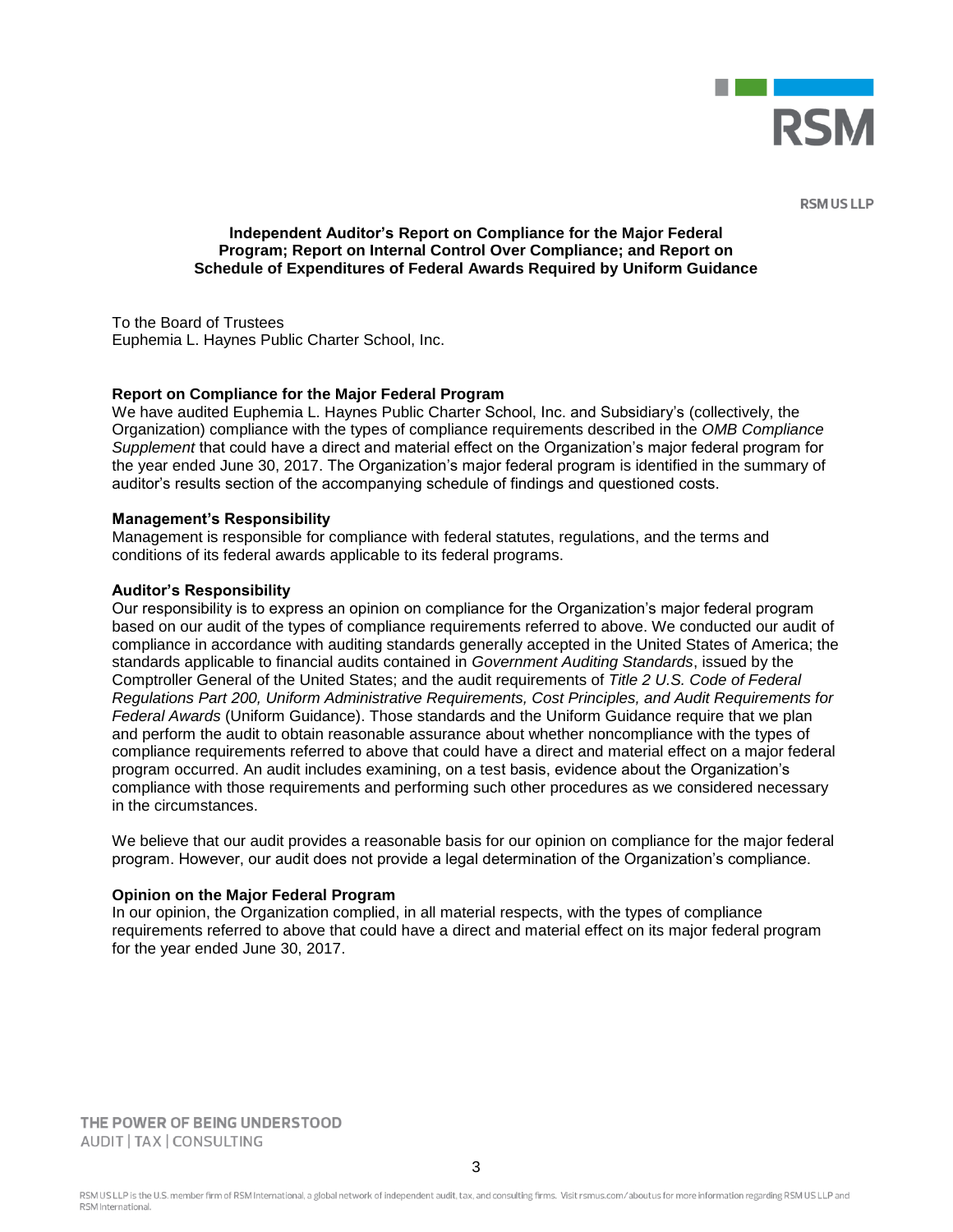#### **Report on Internal Control Over Compliance**

Management of the Organization is responsible for establishing and maintaining effective internal control over compliance with the types of compliance requirements referred to above. In planning and performing our audit of compliance, we considered the Organization's internal control over compliance with the types of requirements that could have a direct and material effect on the major federal program to determine the auditing procedures that are appropriate in the circumstances for the purpose of expressing an opinion on compliance for the major federal program and to test and report on internal control over compliance in accordance with the Uniform Guidance, but not for the purpose of expressing an opinion on the effectiveness of internal control over compliance. Accordingly, we do not express an opinion on the effectiveness of the Organization's internal control over compliance.

A *deficiency in internal control over compliance* exists when the design or operation of a control over compliance does not allow management or employees, in the normal course of performing their assigned functions, to prevent, or detect and correct, noncompliance with a type of compliance requirement of a federal program on a timely basis. A *material weakness in internal control over compliance* is a deficiency, or combination of deficiencies, in internal control over compliance, such that there is a reasonable possibility that material noncompliance with a type of compliance requirement of a federal program will not be prevented, or detected and corrected, on a timely basis. A *significant deficiency in internal control over compliance* is a deficiency, or a combination of deficiencies, in internal control over compliance with a type of compliance requirement of a federal program that is less severe than a material weakness in internal control over compliance, yet important enough to merit attention by those charged with governance.

Our consideration of internal control over compliance was for the limited purpose described in the first paragraph of this section and was not designed to identify all deficiencies in internal control over compliance that might be material weaknesses or significant deficiencies. We did not identify any deficiencies in internal control over compliance that we consider to be material weaknesses. However, material weaknesses may exist that have not been identified.

The purpose of this report on internal control over compliance is solely to describe the scope of our testing of internal control over compliance and the results of that testing based on the requirements of the Uniform Guidance. Accordingly, this report is not suitable for any other purpose.

#### **Report on Schedule of Expenditures of Federal Awards Required by the Uniform Guidance**

We have audited the consolidated financial statements of the Organization as of and for the year ended June 30, 2017, and we have issued our report thereon dated October 31, 2017, which contained an unmodified opinion on those consolidated financial statements. Our audit was conducted for the purpose of forming an opinion on the consolidated financial statements as a whole. The accompanying schedule of expenditures of federal awards is presented for purposes of additional analysis as required by the Uniform Guidance and is not a required part of the consolidated financial statements. Such information is the responsibility of management and was derived from and relates directly to the underlying accounting and other records used to prepare the consolidated financial statements. The information has been subjected to the auditing procedures applied in the audit of the financial statements and certain additional procedures, including comparing and reconciling such information directly to the underlying accounting and other records used to prepare the consolidated financial statements or to the consolidated financial statements themselves, and other additional procedures in accordance with auditing standards generally accepted in the United States of America. In our opinion, the schedule of expenditures of federal awards is fairly stated in all material respects in relation to the consolidated financial statements as a whole.

**RSM US LLP** 

Washington, D.C. October 31, 2017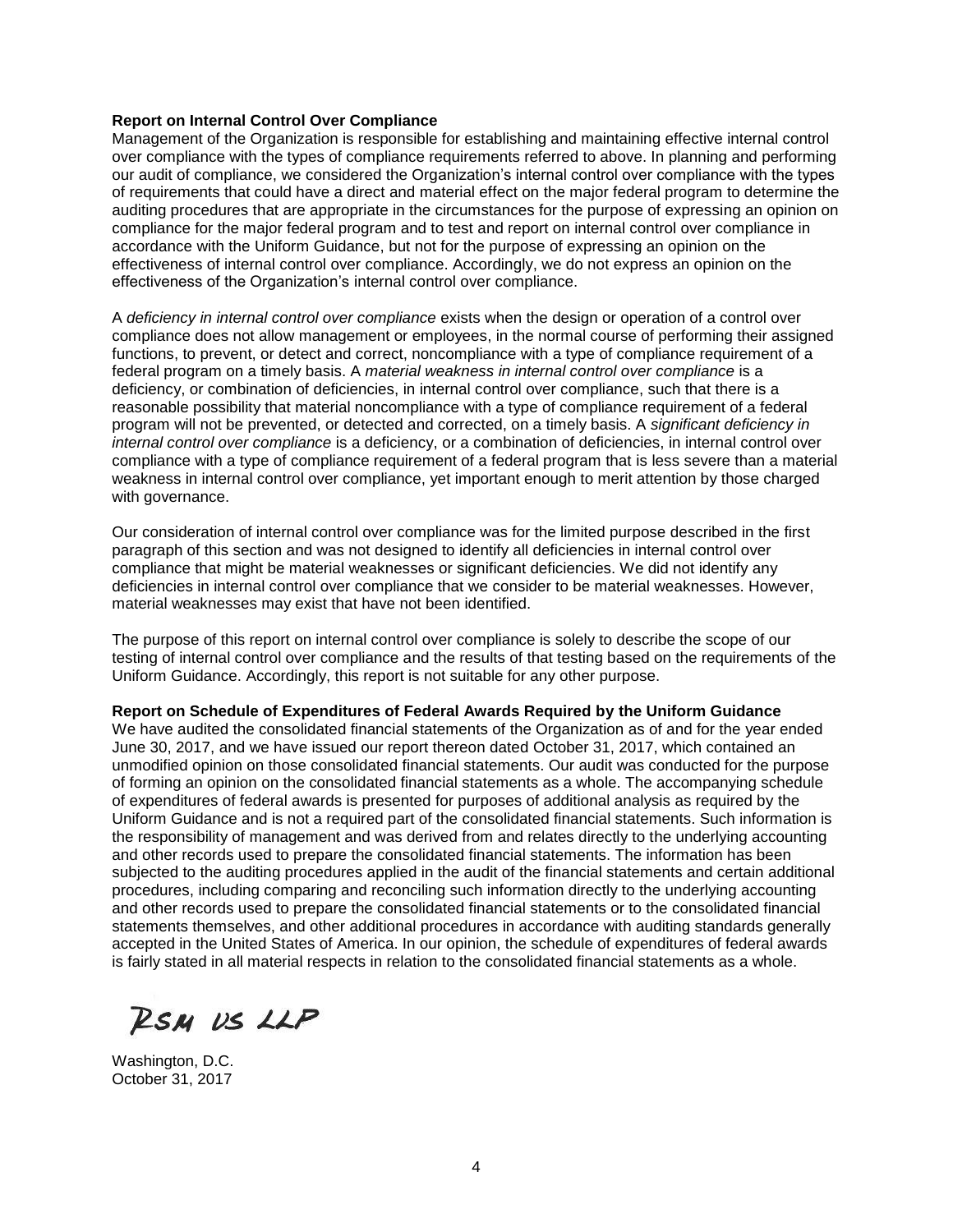### **Schedule of Expenditures of Federal Awards Year Ended June 30, 2017**

|                                                                                                      | Federal<br><b>CFDA</b> |                     | Federal       |
|------------------------------------------------------------------------------------------------------|------------------------|---------------------|---------------|
| Federal Grantor/Pass-Through Grantor/Program Title                                                   | Number                 | <b>Grant Number</b> | Expenditures  |
| <b>U.S. Department of Education</b>                                                                  |                        |                     |               |
| Pass-through:                                                                                        |                        |                     |               |
| District of Columbia Office of State Superintendent of Education:                                    |                        |                     |               |
| Title I Grants to Local Educational Agencies                                                         | 84.010A                | <b>SG010A</b>       | \$<br>429,035 |
| Special Education Cluster (IDEA):                                                                    |                        |                     |               |
| Special Education - Grants to States                                                                 | 84.027                 | N/A                 | 244,125       |
| Special Education - PreSchool Grants                                                                 | 84.173A                | N/A                 | 1,224         |
|                                                                                                      |                        |                     | 245,349       |
| Supporting Effective Instruction State Grant                                                         | 84.367A                | N/A                 | 105,866       |
| <b>English Language Acquisition State Grants</b>                                                     | 84.365A                | N/A                 | 22,288        |
| Scholarships for Opportunity and Results (SOAR) Act Grants                                           | 84.370C                | N/A                 | 147,516       |
| <b>Total U.S. Department of Education</b>                                                            |                        |                     | 950,054       |
| U.S. Department of Health and Human Services                                                         |                        |                     |               |
| Pass-through:                                                                                        |                        |                     |               |
| District of Columbia Office of the Mayor:                                                            |                        |                     |               |
| Child Care and Development Block Grant                                                               | 93.575                 | N/A                 | 76,486        |
| Temporary Assistance for Needy Families                                                              | 93.558                 | N/A                 | 62,579        |
| Total U.S. Department of Health and Human Services                                                   |                        |                     | 139,065       |
| <b>U.S. Department of Agriculture</b>                                                                |                        |                     |               |
| Pass-through:                                                                                        |                        |                     |               |
| District of Columbia Office of State Superintendent of Education:<br><b>Child Nutrition Cluster:</b> |                        |                     |               |
| School Breakfast Program                                                                             | 10.553                 | N/A                 | 94.408        |
| National School Lunch Program                                                                        | 10.555                 | N/A                 |               |
| Cash                                                                                                 |                        |                     | 231,026       |
| Commodities                                                                                          |                        |                     | 28,021        |
| <b>Total Department of Agriculture</b>                                                               |                        |                     | 353,455       |
| Total expenditures of federal awards                                                                 |                        |                     | 1,442,574     |
|                                                                                                      |                        |                     |               |

See notes to schedule of expenditures of federal awards.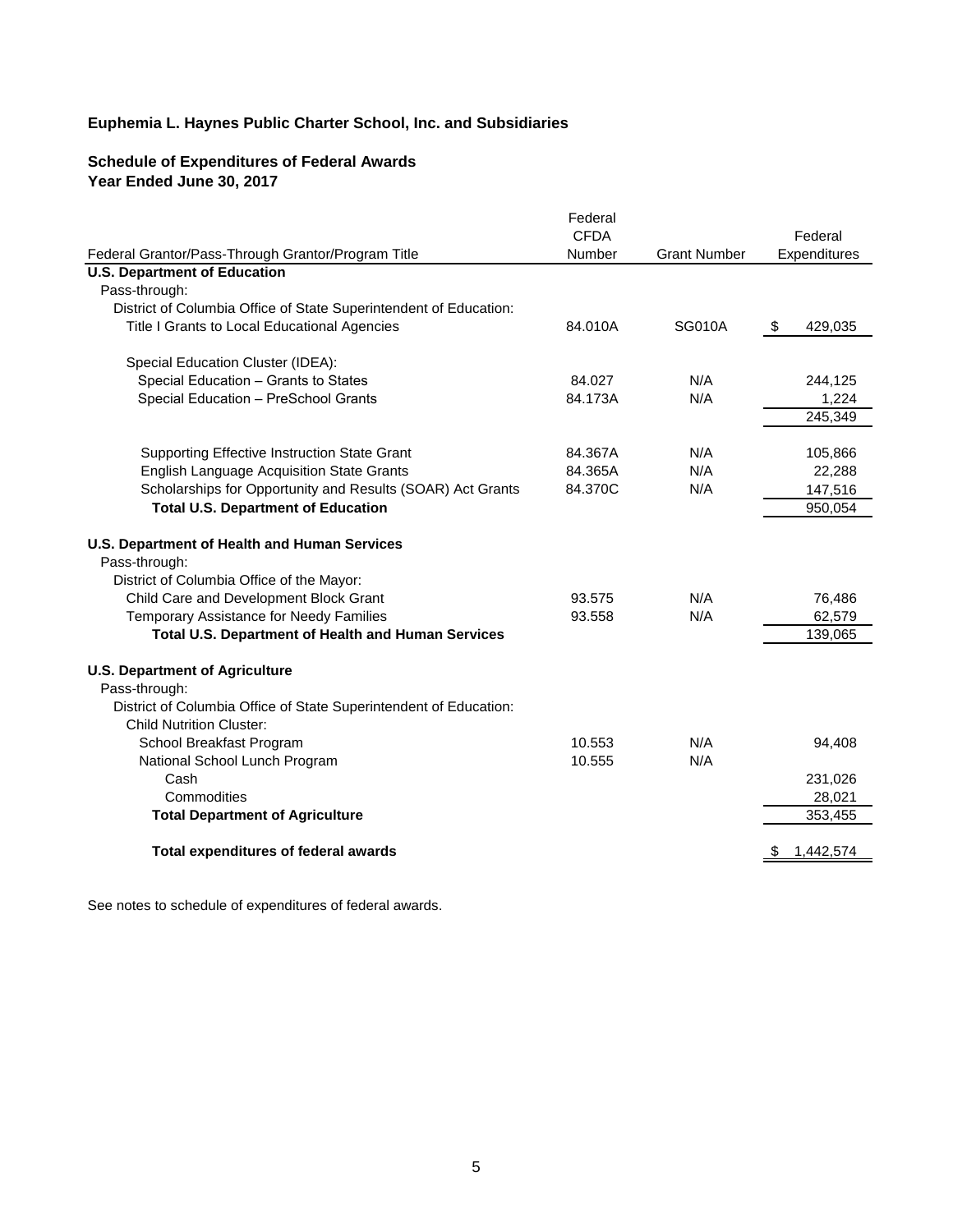## **Notes to Schedule of Expenditures of Federal Awards**

## **Note 1. Basis of Presentation**

The accompanying schedule of expenditures of federal awards (the Schedule) includes the federal grant activity of Euphemia L. Haynes Public Charter School, Inc. and Subsidiary (collectively, the Organization) and is presented on the accrual basis of accounting. The information in this schedule is presented in accordance with the requirements of *Title 2 U.S. Code of Federal Regulations* Part 200, *Uniform Administrative Requirements, Cost Principles, and Audit Requirements for Federal Awards* (Uniform Guidance). Therefore, some amounts presented in this schedule may differ from amounts presented in, or used in the presentation of, the basic consolidated financial statements.

## **Note 2. Summary of Significant Accounting Policies**

Expenditures reported on the Schedule are reported on accrual basis of accounting, and do not include any amounts to subrecipients. Such expenditures are recognized following, as applicable, either the cost principles in OMB Circular A-122, *Cost Principles for Non-Profit Organizations*, or the cost principles contained in Uniform Guidance, wherein certain types of expenditures are not allowable or are limited as to reimbursement. The Organization did not elect to use the 10% de minimis cost rate as covered in §200.414 indirect (F&A) costs.

## **Note 3. Reconciliation**

The accompanying schedule of expenditures of federal awards is reconciled to the consolidated statement of activities for the year ended June 30, 2017, of the Organization as follows:

| Total expenditures of federal awards per the Schedule               | 1.442.574 |
|---------------------------------------------------------------------|-----------|
| Reconciling items:                                                  |           |
| Amounts written off from prior years                                | (21)      |
| Prior year expenditures of federal awards in fiscal year            |           |
| 2017 and other adjustments                                          | (877)     |
| Federal grants revenue per the consolidated statement of activities | 1,441,676 |
|                                                                     |           |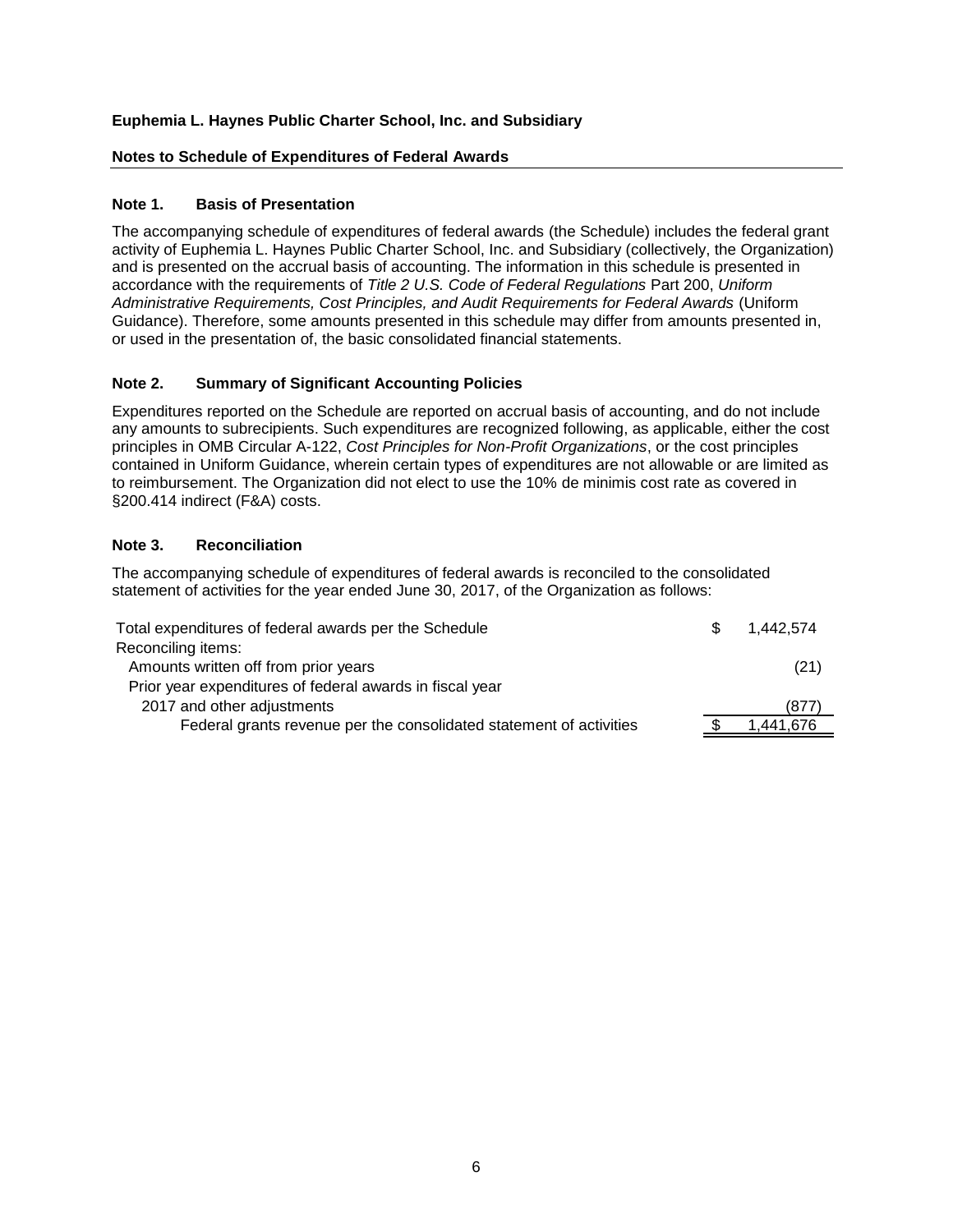#### **Schedule of Findings and Questioned Costs Year Ended June 30, 2017**

# **Section I. Summary of Auditor's Results**

## *Financial Statements*

| Type of report the auditor issued on whether the<br>financial statements audited were prepared<br>in accordance with GAAP: | Unmodified                                                                |
|----------------------------------------------------------------------------------------------------------------------------|---------------------------------------------------------------------------|
| Internal control over financial reporting:<br>Material weakness(es) identified?<br>Significant weakness(es) identified?    | Yes<br>No<br>X<br>X<br>Yes<br>None Reported                               |
| Noncompliance material to financial statements noted?                                                                      | Yes<br>No<br>X                                                            |
| <b>Federal Awards</b>                                                                                                      |                                                                           |
| Internal control over major programs:<br>Material weakness(es) identified?<br>Significant weakness(es) identified?         | Yes<br>No<br>х<br>Yes<br>None Reported                                    |
| Type of auditor's report issued on compliance<br>for the major program:                                                    | Unmodified                                                                |
| Any audit findings disclosed that are required<br>to be reported in accordance with<br>2 CFR 200.516(a)?                   | Yes<br>No.<br>X.                                                          |
| Identification of major program:                                                                                           |                                                                           |
| <b>CFDA Number</b>                                                                                                         | Name of Federal Program or Cluster                                        |
| 84.010A                                                                                                                    | <b>Elementary and Secondary Education</b><br>Act of 1965 (ESEA) - Title I |
| Dollar threshold used to distinguish between<br>Type A and Type B programs:                                                | 750,000                                                                   |
| Auditee qualified as low-risk auditee?                                                                                     | Yes<br>No<br>x.                                                           |

(Continued)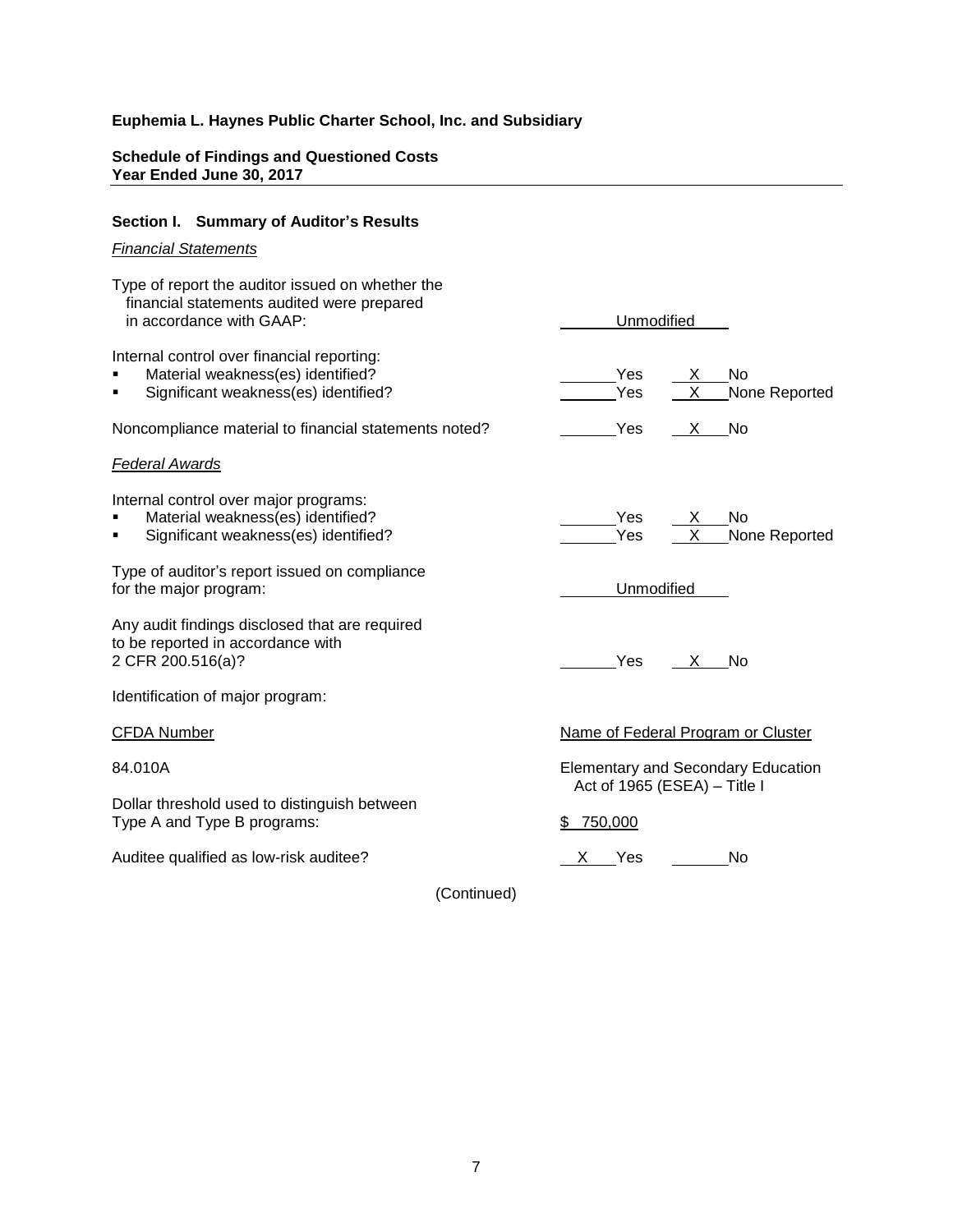#### **Schedule of Findings and Questioned Costs Year Ended June 30, 2017**

## **Section II. Financial Statement Findings**

None Reported.

# **Section III. Findings and Questioned Costs for Federal Awards**

None Reported.